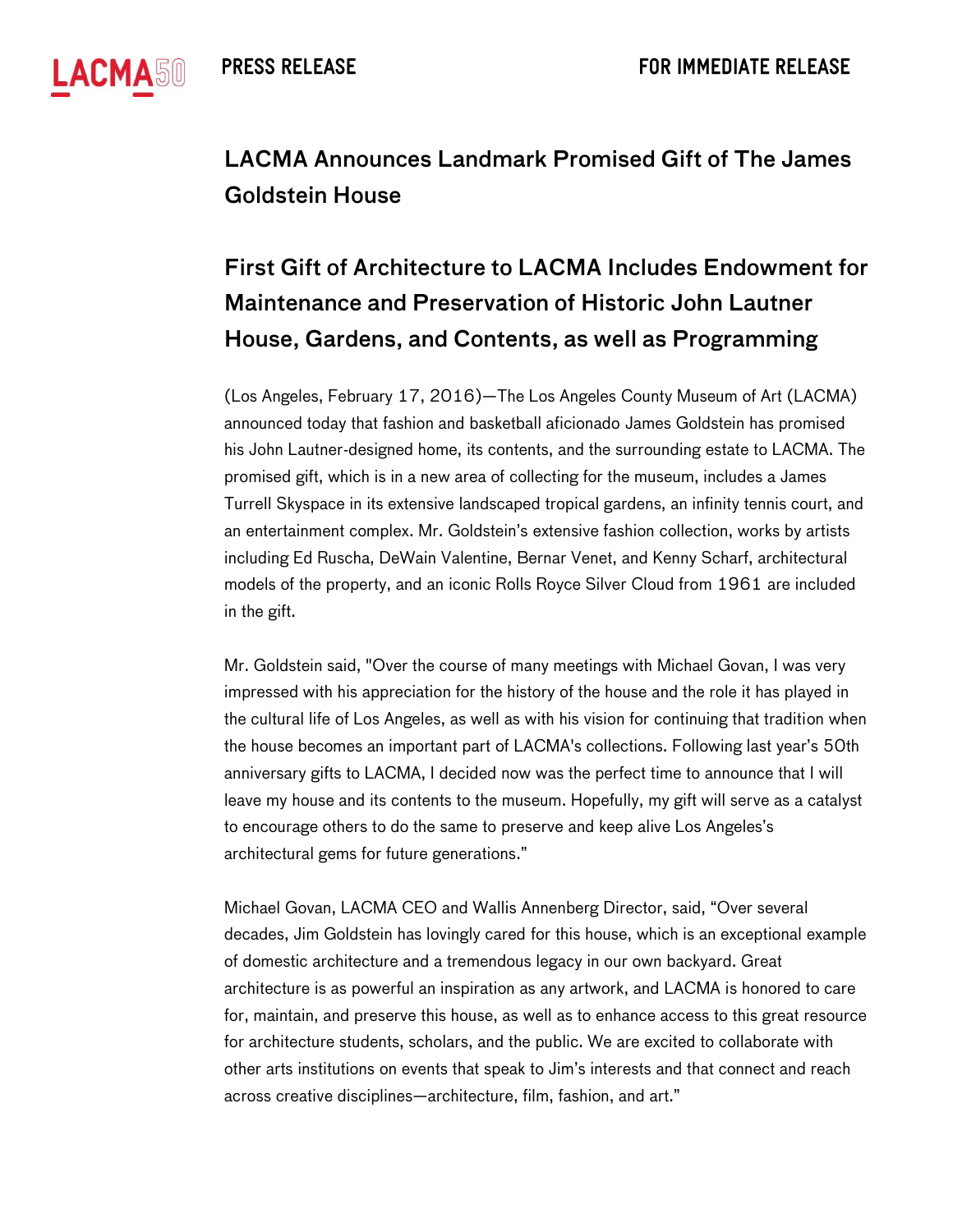Elaine Wynn and Tony Ressler, co-chairs of LACMA's board of trustees, commented, "We are so thrilled that the gift of this work of architecture expands LACMA's collections to include one of John Lautner's masterpieces. Jim's generosity demonstrates his belief that his home belongs to the public, and future generations will be able to engage with this prime example of architecture alongside our deep holdings of decorative arts and design."

The James Goldstein House represents a one-of-a-kind collaboration between an architect and patron over more than 30 years. Built in 1963 for Helen and Paul Sheats by John Lautner, the house was purchased by Mr. Goldstein in 1972. Beginning in 1979, when Mr. Goldstein brought the architect to the house, until Lautner's death in 1994, the two worked closely together to rebuild and adapt the house according to Lautner's and Goldstein's ultimate vision, from replacing all the glass in the house to blur the line between the indoor and outdoor to collaborating on custom-built minimalist furniture made of concrete, wood, and glass.

More recently, Mr. Goldstein has been completing an entertainment complex on the property inspired by the main residence and designed by Duncan Nicholson, the last architect hired by Lautner who has worked on The James Goldstein House since his beginnings at Lautner's firm. Construction continues to expand and enhance the space, as well as to develop and maintain the extensive landscaping.

The James Turrell Skyspace, *Above Horizon*, is located deep in the tropical gardens of the property, and links to major works by Turrell in LACMA's permanent collection—the Ganzfeld *Breathing Light*, and the Perceptual Cell *Light Reignfall*. This collaboration between Mr. Goldstein and James Turrell took place over four years and was completed in 2004.

The residence has been the setting for numerous fashion shoots and music videos, and has been featured in several movies, most notably as Jackie Treehorn's house in the Coen brothers' seminal film, *The Big Lebowski* (1998). Prominent photographers who have shot at the house include Herb Ritts, Helmut Newton, Steven Meisel, Mario Testino, Patrick Demarchelier, Michel Comte, Peter Lindbergh, Ellen von Unwerth, Mikael Jansson, and Philip Lorca di Corcia.

John Lautner (1911–1994) was one of the most significant architects to have worked in Los Angeles. A disciple of Frank Lloyd Wright, he designed from the inside out, often blurring the lines between indoor and outdoor with his use of materials and emphasis on